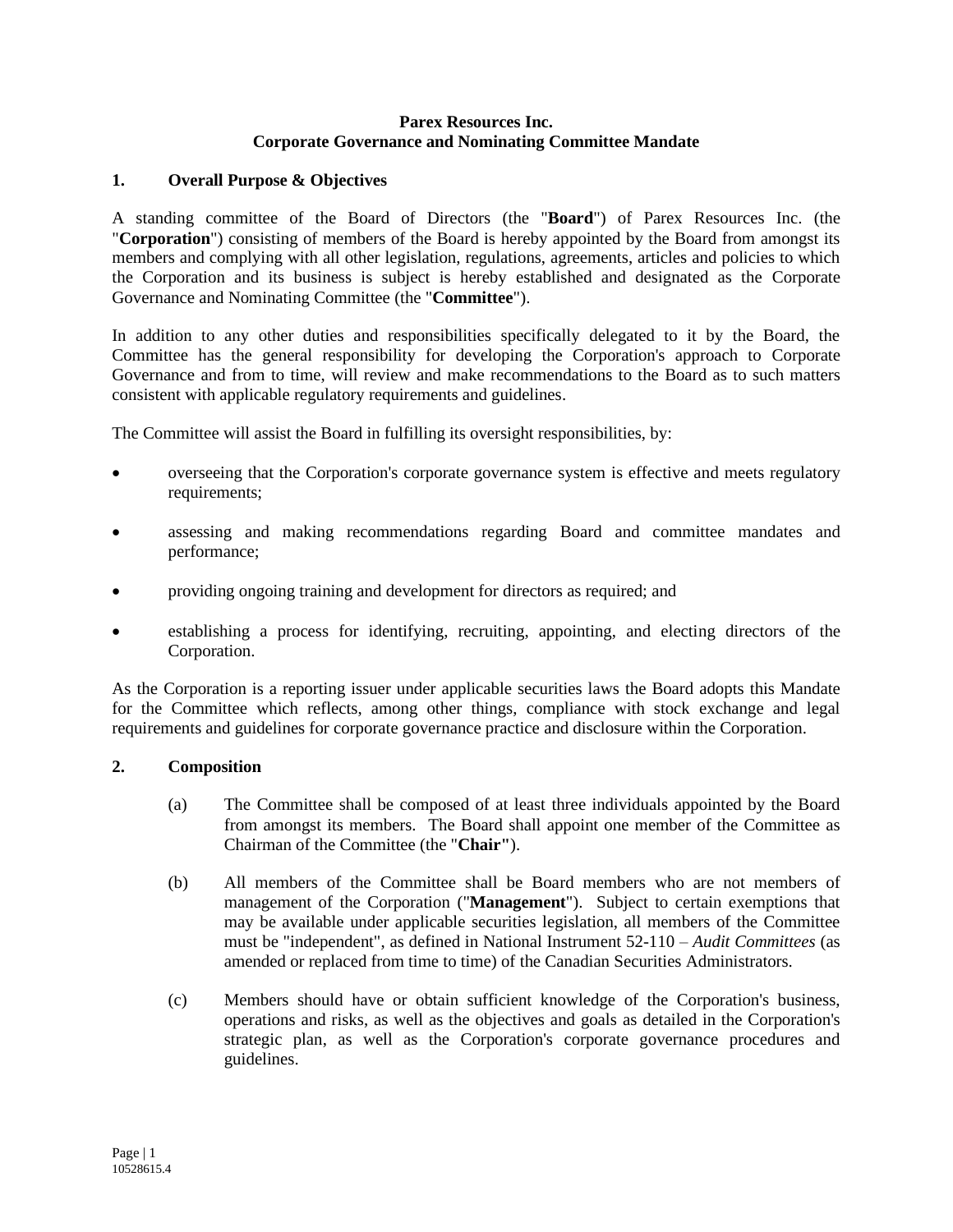(d) A member shall cease to be a member of the Committee upon ceasing to be a director of the Corporation or upon ceasing to be "independent".

# **3. Meetings**

- (a) The Committee shall meet as deemed appropriate by the Chair, but in any event, no less than semi-annually. Special meetings may be convened as required upon the request of the Committee or the officers of the Corporation.
- (b) A quorum shall be a majority of the members of the Committee.
- (c) Effective agendas, with input from Management, shall be circulated to Committee members and relevant Management personnel along with background information on a timely basis prior to the Committee meetings.
- (d) Minutes of each meeting shall be prepared.
- (e) The meetings and proceedings of the Committee shall be governed by the provisions of the by-laws of the Corporation that regulate meetings and proceedings of the Board.
- (f) The Committee may invite such officers, directors and employees of the Corporation, any external advisors or consultants as it may see fit from time to time to attend at meetings of the Committee and assist thereat in the discussion and consideration of the matters being considered by the Committee.

## **4. Reporting / Authority**

- (a) Following each meeting, the Chair will report to the Board and provide a summary of the meeting.
- (b) Copies of the minutes from all meetings, as well as supporting schedules and information reviewed and discussed by the Committee at any meeting shall be retained and made available for examination by the Board or any director upon request to the Chair.
- (c) The Committee shall have the authority to investigate any activity of the Corporation falling within the terms of this Mandate, and may request any employee of the Corporation to cooperate with any request made by the Committee, including any investigation in accordance with the Corporation's Whistleblower Policy.
- (d) The Committee may retain external persons having special expertise and obtain independent professional advice to assist in fulfilling its responsibilities at the expense of the Corporation and approve the terms of retainer and the fees payable to such parties.

#### **5. Duties and Responsibilities**

#### (a) **Corporate Governance**

- (i) Biennially review the mandates of the Board and its committees and recommend to the Board such amendments to those mandates as the Committee believes are necessary or desirable.
- (ii) Assess the adequacy of the Corporation's corporate governance.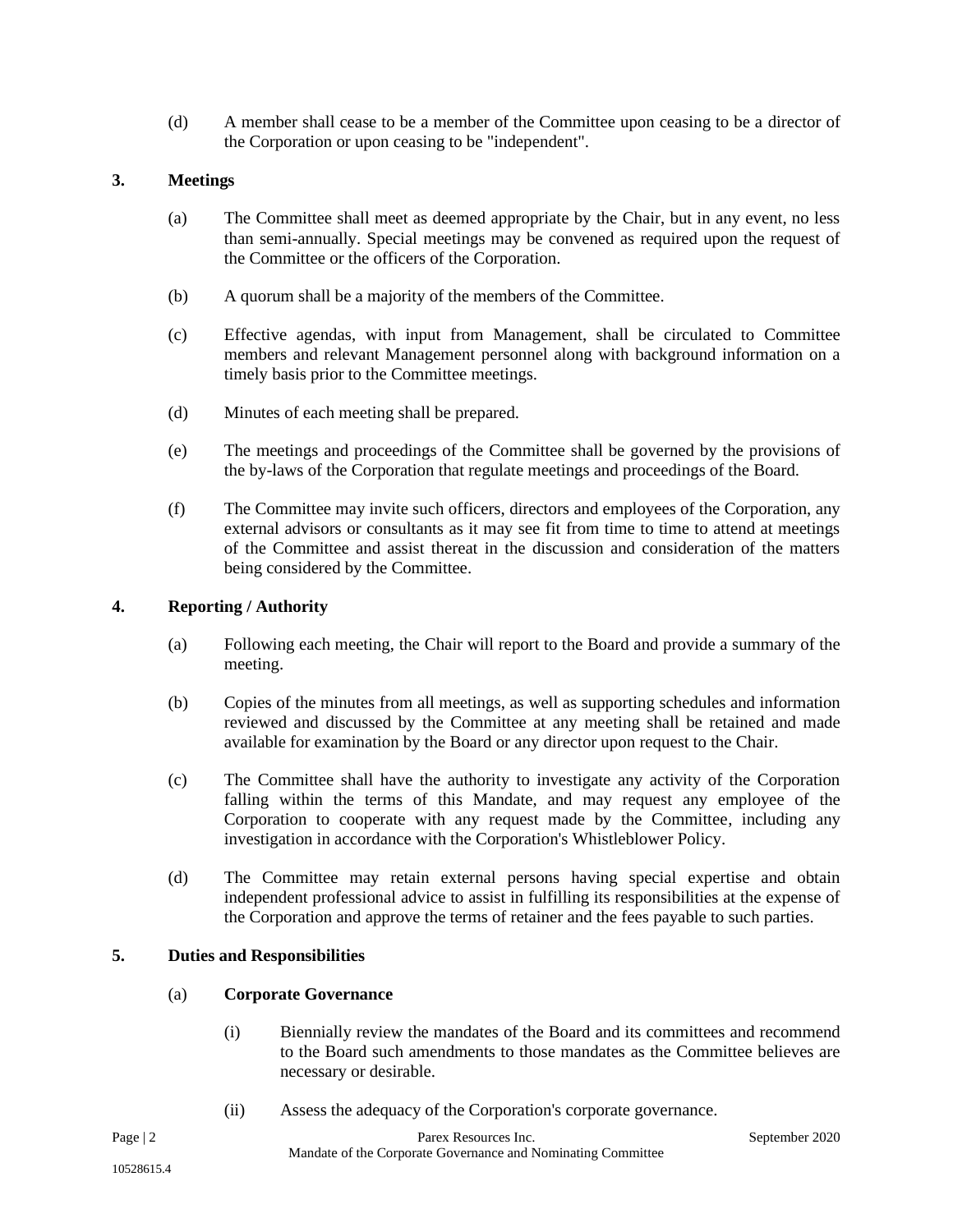- (iii) Monitoring and overseeing the implementation by the Corporation of appropriate corporate governance structures and procedures, including the identification of new corporate governance structures and procedures requiring approval of the Board and, where appropriate, approval of shareholders.
- (iv) Monitoring and reviewing corporate governance structures and procedures to ensure they adequately address environmental and social factors, risks and opportunities relevant to the Corporation and the conduct of its business in a safe, socially responsible, ethical and transparent manner for the benefit of all stakeholders and the communities in which it operates (including climate related factors, land and water use, human capital management, employee engagement, diversity and inclusion and health and safety), and address the Corporation's disclosures in this connection that and reflect applicable reporting frameworks and best practices in this regard.
- (v) Periodically receive from Management, or from advisors to the Committee, reports on corporate governance developments relevant to the Corporation required or recommended by applicable securities reporting regulations.
- (vi) Regularly review the Corporation's corporate governance policies and procedures adopted by the Corporation relative to compliance with stock exchange and legal requirements, best practices and guidelines.
- (vii) Assess the adequacy of and monitor compliance with all significant policies and procedures which govern the Corporation's operations, including the Code of Conduct and related policies, the Whistleblower Policy, the Anti-Bribery and Anti-Corruption Policy and the Disclosure Policy and be responsible for Management having a system in place to effectively communicate these policies to all employees.
- (viii) Take the steps necessary to address and resolve all complaints reported to the Corporation and/or the Committee in accordance with the Corporation's Whistleblower Policy.

## (b) **Board Development**

- (i) Periodically review and evaluate:
	- (A) the size, composition, form of compensation and Board committees, taking into consideration: (A) the current strengths, skills and experience of the Board; (B) current time demands on directors; (C) proposed retirements of directors; and (D) the strategic direction of the Corporation;
	- (B) the structure and mandates of any Board committees, and position descriptions for the Chairs thereof, and where advisable, recommend any amendments thereto, as well as the establishment or disbanding of Board committees and changes to their composition including the Chairs thereof;
	- (C) the mandate of the Board and the fulfillment of such mandate;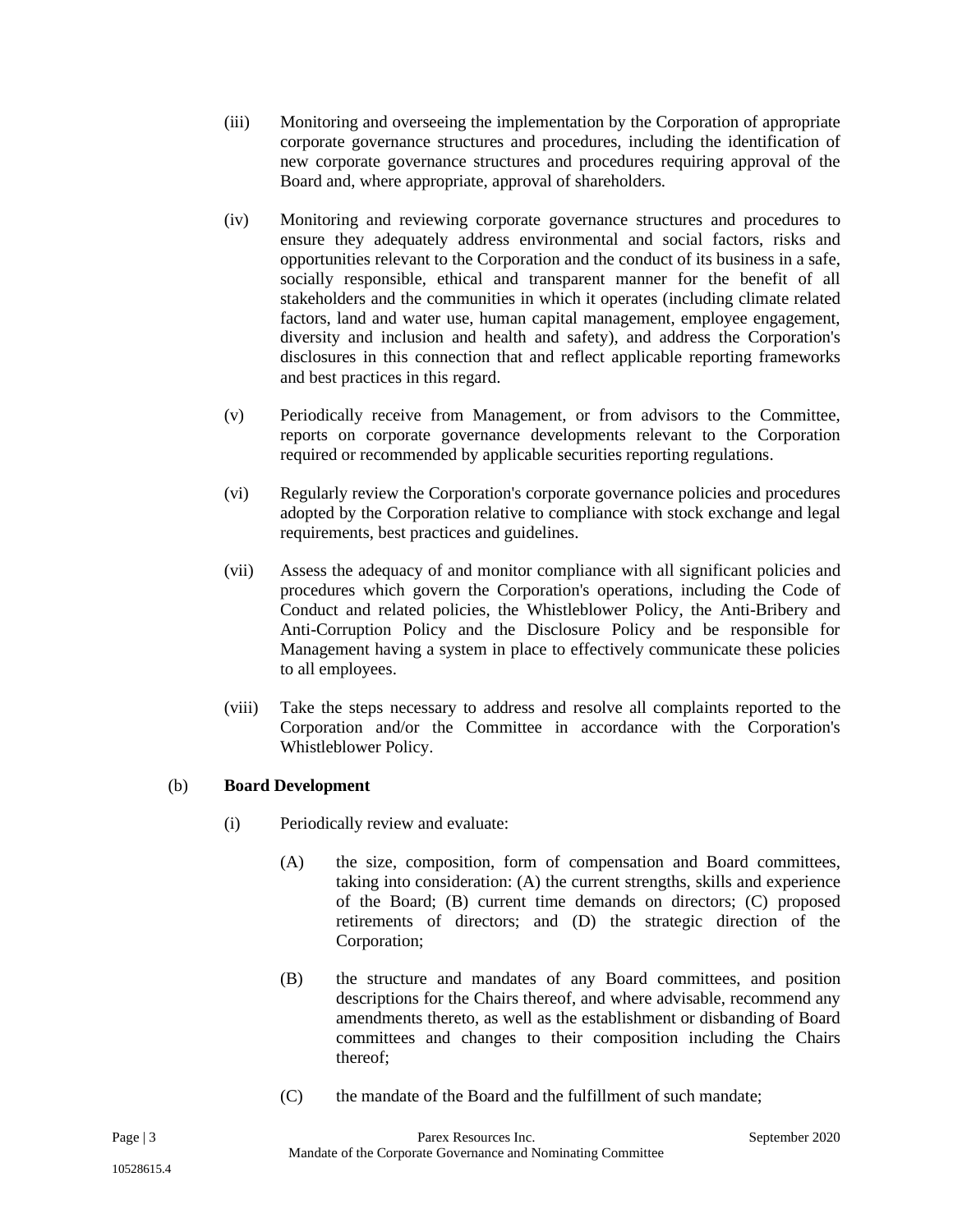- (D) assess independence of each director and overall director qualifications and ensure that an appropriate number of independent directors sit on the Board; and
- (E) the Board nominees for election as members of the Board, in consultation with the Chair of the Board and the Chief Executive Officer of the Corporation. Nominations of members of the Board will be based on the merits of the candidates, in the context of the skills, experience and independence which the Board requires in order to be effective and, which the Board considers to be in the best interest of the Corporation.

## (ii) As required:

- (A) develop and approve director and committee eligibility criteria and identify individuals qualified to become Board and committee members, consistent with criteria approved by the Board;
- (B) review the retention and termination of any search firms used to identify director candidates and the Committee shall have the sole authority to approve the search firms' fees and other retention terms;
- (C) recommend candidates for appointment to the office of Chair of the Board;
- (D) review concerns of individual directors about matters that are not readily or easily discussed at full Board meetings, thereby providing opportunity for the Board to operate independently of Management and effectively as a group;
- (E) review the need to implement a director orientation process and ongoing director education program and review the adequacy of any education program put into place by the Corporation;
- (F) review and approve service of directors and Management on other company board or management teams;
- (G) review and assess the adequacy of the Board Skills Matrix;
- (H) review and assess the adequacy of policies relating to minimum levels of share holdings within the Corporation for directors and officers; and
- (I) review and assess the Corporation's policies related to director term limits and representation of women on the Board.

#### (c) **Performance Assessment**

(i) Assess the adequacy of and oversee the annual evaluation of the performance of the Board as a whole and of the Board committees, including their processes and effectiveness.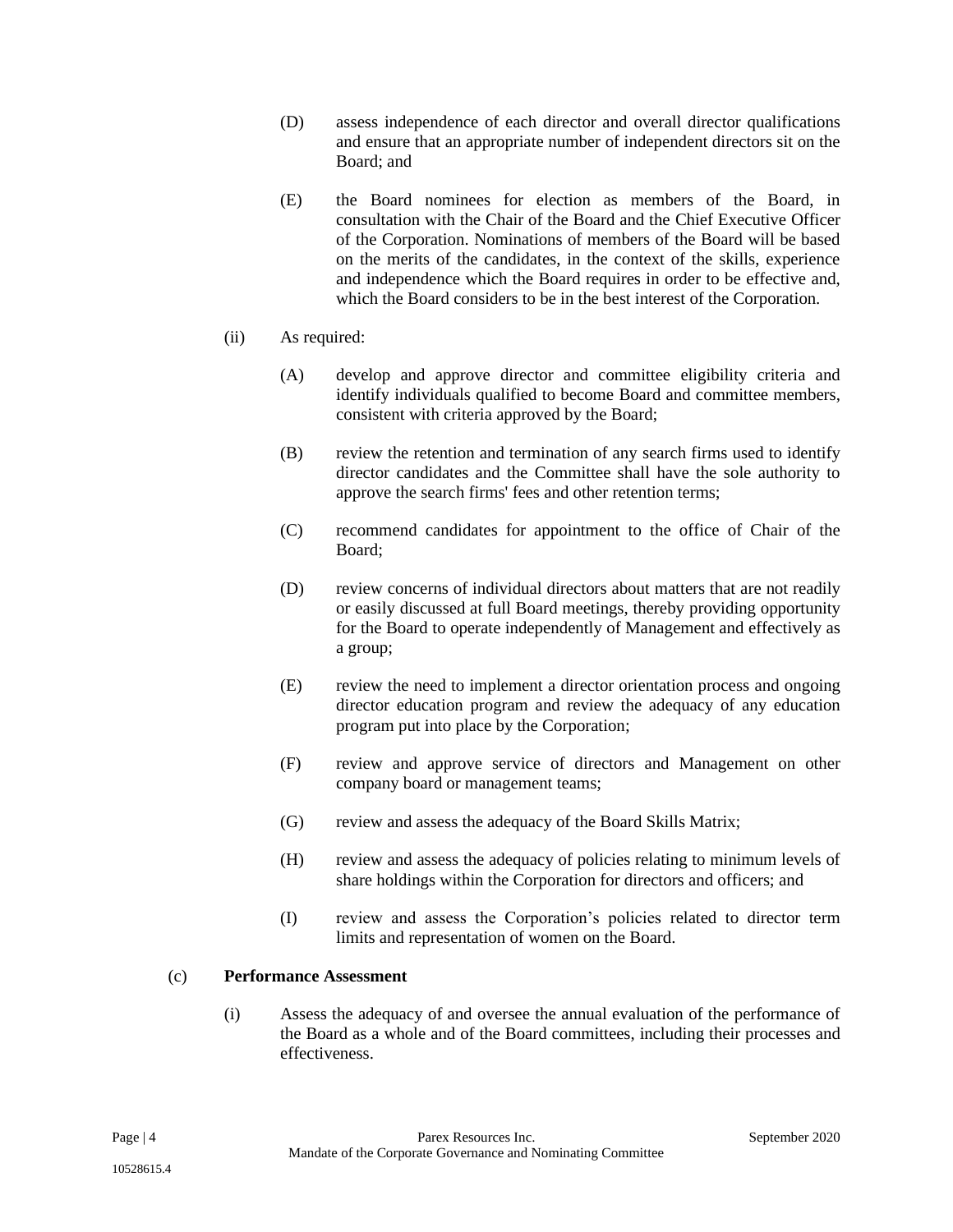- (ii) Review annually with the Chairman of the Board, the performance of the Lead Director of the Corporation.
- (iii) Review annually with the Lead Director, the performance of the Chairman of the Board.
- (iv) Annually, in conjunction with the Chairman of the Board, evaluate performance of individual directors, including the processes and effectiveness of each Board committee.

## **6. Enterprise Risk Management ("ERM")**

Review and assess the identification and management of ERM matters pertaining to the Committee.

## **7. Disclosure**

Annually review, and recommend to the Board for approval, the Corporation's corporate governance disclosure required pursuant to and in accordance National Instrument 58-101 – *Disclosure of Corporate Governance Practices* (as amended or replaced from time to time) of the Canadian Securities Administrators and be responsible for overseeing the preparation of such documents to determine that they comply with applicable laws and regulation, including, without limitation, making sure that the Corporation's annual management proxy circular includes, as applicable, disclosure relating to the Corporation's policies related to director term limits, Board renewal and diversity and inclusion within the Board and senior Management.

#### **8. Environmental and Social**

Review the Corporation's annual Environmental, Social and Governance ("**ESG**") report and other ESG related disclosures in furtherance of executing on the Committee's duties and responsibilities set forth in this Mandate.

## **9. Other Duties and Responsibilities**

- (a) Review and assess conflict of interest reports.
- (b) Periodically review policies and procedures implemented by the Corporation in respect of conflict of interest policies, insider trading policies, corporate ethics and policies related to Board and senior Management diversity and inclusion, and ensure that such policies comply with the Corporation's corporate governance guidelines, as well as all applicable laws and regulations.
- (c) The Committee shall be available to meet with any member of Management or any employee of the Corporation who wishes to raise any concern with respect to conflicts of interest and ethical issues.
- (d) The responsibilities, practices and duties of the Committee outlined herein are not intended to be comprehensive. The Board may, from time to time, charge the Committee with the responsibility of reviewing items of a corporate governance, or Board development in nature.